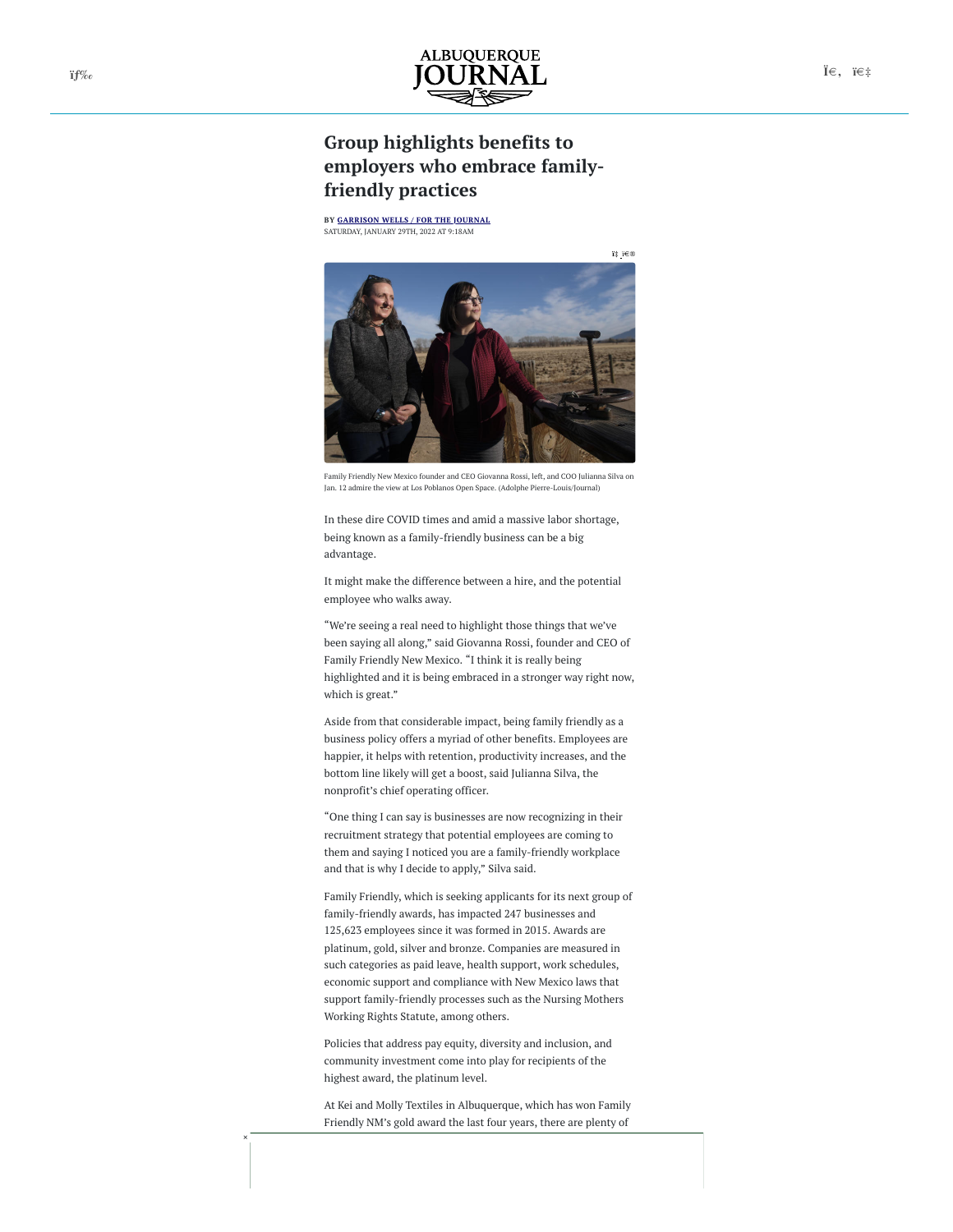• Three weeks of paid vacation between Christmas and New Years Day so staff can have quality time for their families,

• An annual \$500 Wellness Benefit for any health or education expenses – that includes paying employees up to two hours per child to attend parent teacher conferences,

• 8 a.m. to 3 p.m. work hours that allow moms to start work after they drop off their kids for school and to pick them up after school,

• Investment in leadership development to increase job skills and wages.



From left, Liberata Norora, Esther Kapinga and Tahira Akbari work with Kei & Molly Textiles inventory on March 6, 2020. (Roberto E. Rosales/Journal)

Kei and Molly Textiles is not the usual American company. A supporter of immigrants and refugees, it has a staff of 13 women who were born in 10 different countries and in all speak 18 different languages. So other benefits include a monthly potluck to celebrate native foods and cultures, language development on-site to help employees prepare for the test for U.S. citizenship and a volunteer who helps employees when they run into problems, such as help registering their children in school or understanding the U.S. health care system.

"I think that when businesses can really think about how to treat their employees in a way that respects their dignity and supports them in their lives is just good business sense to me," co-owner Kei Tsuzuki said.

At multiple platinum award-winning company Albuquerque Plumbing Heating and Cooling, families matter, said Laura Smith, assistant communications editor.

"Family comes first at our company," Smith said. "Every team member is not just part of the family in the company, but families matter. Everybody's child matters. Because we can support the families here, we can support the families in the community."

×